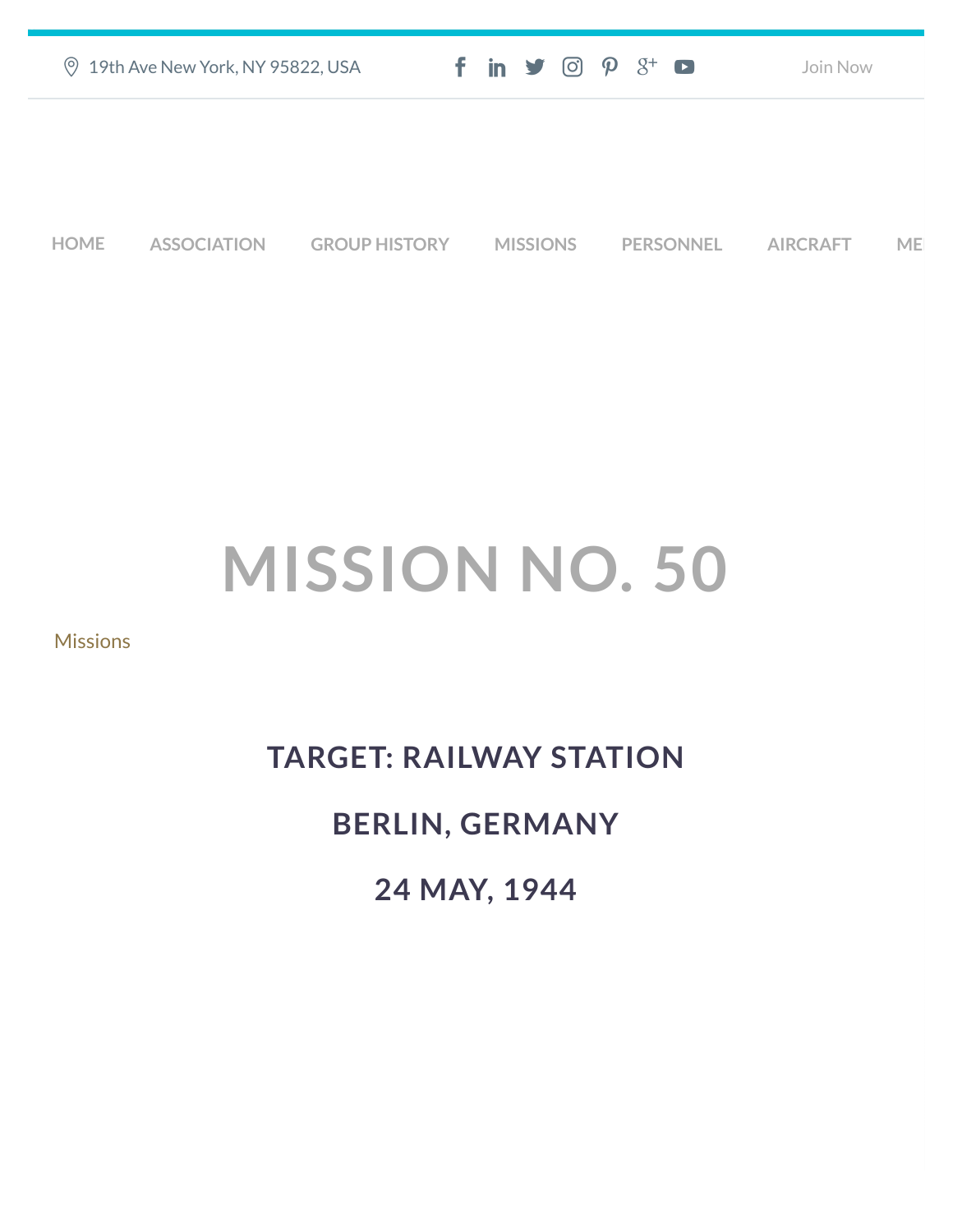

Mission No. 50 for the 457th, represented the thirteenth take off for Berlin and the tenth time over the city. Again the target for the eighteen crews assigned to fly the mission was the Friedrichsirasse Railway Station. The Group led the 94th Combat Wing with Lt. Col. Henry B. Wilson serving as Air Commander and Lt. Russell M. Selwyn as pilot.

The primary target was attacked with poor results. There was no fighter opposition. Flak was intense and accurate. Fourteen aircraft suffered damage. The aircraft piloted by Lt. Harry Stafford did not return from the mission. The craft ditched in the North Sea and the crew was later picked up by the Air/Sea Rescue in the afternoon of the second day, amid big swells that began to rise in the North Sea.

|       | <b>MISSION NO. 50</b><br>May 24th 1944 |                      |                         |                |  |
|-------|----------------------------------------|----------------------|-------------------------|----------------|--|
|       | 748th Squadron                         | 749th Squadron       | 750th Squadron          | 751th Squadror |  |
|       | A/C # 591                              | A/C # 692            | A/C # 656               | A/C # 731      |  |
| р     | Lt Robert E. Brofft                    | Lt Harry Stafford    | Lt American Procopio    | Lt Jack B. O   |  |
| CD    | Lt Alexander Kucherenko                | Lt Bernard Yavorosky | Lt Robert Driscoll      | Lt Charles     |  |
| n     | Lt Reynold J Kochemtcher               | Lt Arthur Flach      | Lt Bernard B. Weinberg  | Lt Armen T     |  |
| ь     | Lt Morris Swerdlove                    | Lt Anthony G. Wodek  | Lt Edward P. Palika     | Lt Francis /   |  |
| tt    | Sgt Lyle L. Thrall                     | Sgt Virgil D. Naylor | Sgt Joooohn T. Clements | Sgt Phillip M  |  |
| ro    | Sgt Abraham H. Feller                  | Sgt Francis Craven   | Sgt Russell R. Babel    | Sgt Theodor    |  |
| bt    | Sgt Rex W. Burke                       | Sgt Virgil R. Hook   | Sgt Thaddeus F. Dubai   | Sgt Earl A. M  |  |
| lwg   | Sgt James B. Toney                     | Sgt Reginald Buxton  | Sgt E. L. Angell        | Sgt Hallie L.  |  |
| rwg   | Sgt William L. Black                   | Sgt Walter H. Osika  | Sgt James R. Norman     | Sgt John D. \  |  |
| they. | <b>Cat Fact C. Mact</b>                | <b>Bohort Bidge</b>  | Sat Walter W. Measo     | Set B C Zea    |  |